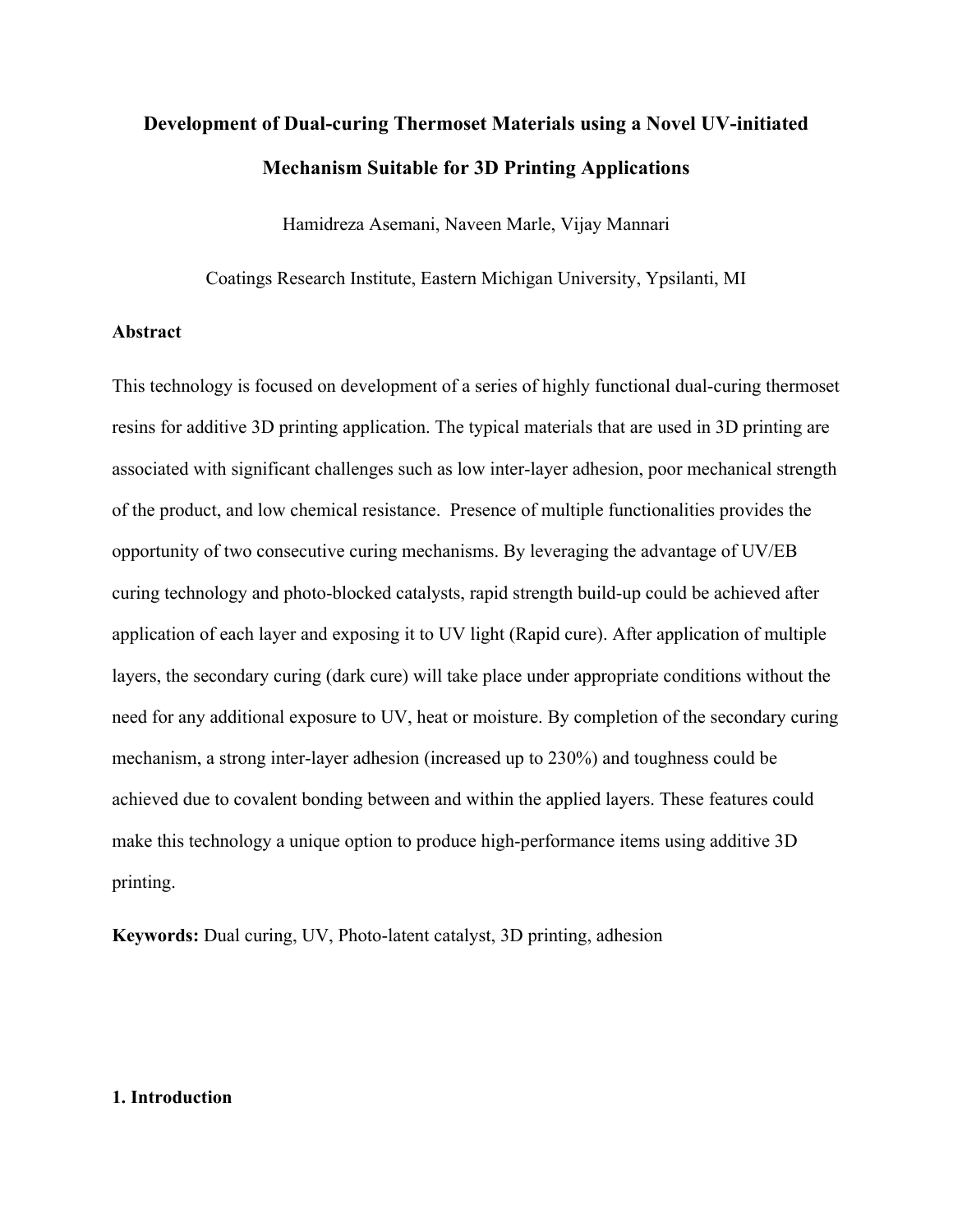3D printing has started to emerge in various industries as a promising replacement for conventional production processes. It is used for fabricating a wide range of structures and complex geometries from three dimensional model data. The process is referred as additive manufacturing (AM) because it is generally consisted of successive application of thin layers on each other followed by various methods of post-treatment. 3D printing was mainly used by the designers in order to obtain prototypes for the actual objects that needed to be produced before mass production. That was because the process was relatively rapid and cost effective. Moreover, the capability of product customization is another major advantage of 3D printing specially in fields such as biomedical, dentistry, and cosmetics. The use of 3D printing could minimize the additional expenses that are present in the process of developing a new product [1]. Although many materials including metals and ceramics could be produced using AM methods, polymers and composites have emerged as the main material of choice due to wide range of properties (e.g. impact resistance, flexibility, resilience), cost-efficiency, and also being versatile for use in different 3D printing processes. Depending on the application method, polymers for AM could be thermoplastic filaments, reactive monomers (cured under appropriate conditions such as UV light), resin or powder [2,3].

3D printed polymeric objects are generally applied by two common methods. In fusion deposition method (FDM), the material input is usually a thermoplastic polymer, which is heated above its glass transition temperature in a heated container and then extruded continuously through a nozzle. The extruder head or the build plate moves in different direction to deposit the patterns. Once cooled down, the green strength will be obtained by inter-diffusion of layers [4]. Stereolithography (SLA) is another common method in which UV light or electron beam (EB) are used in order to cure a thermoset formulation containing photo-polymerizable compounds (mainly acrylic and epoxy) and photo-initiators. After application of the layers, UV light will be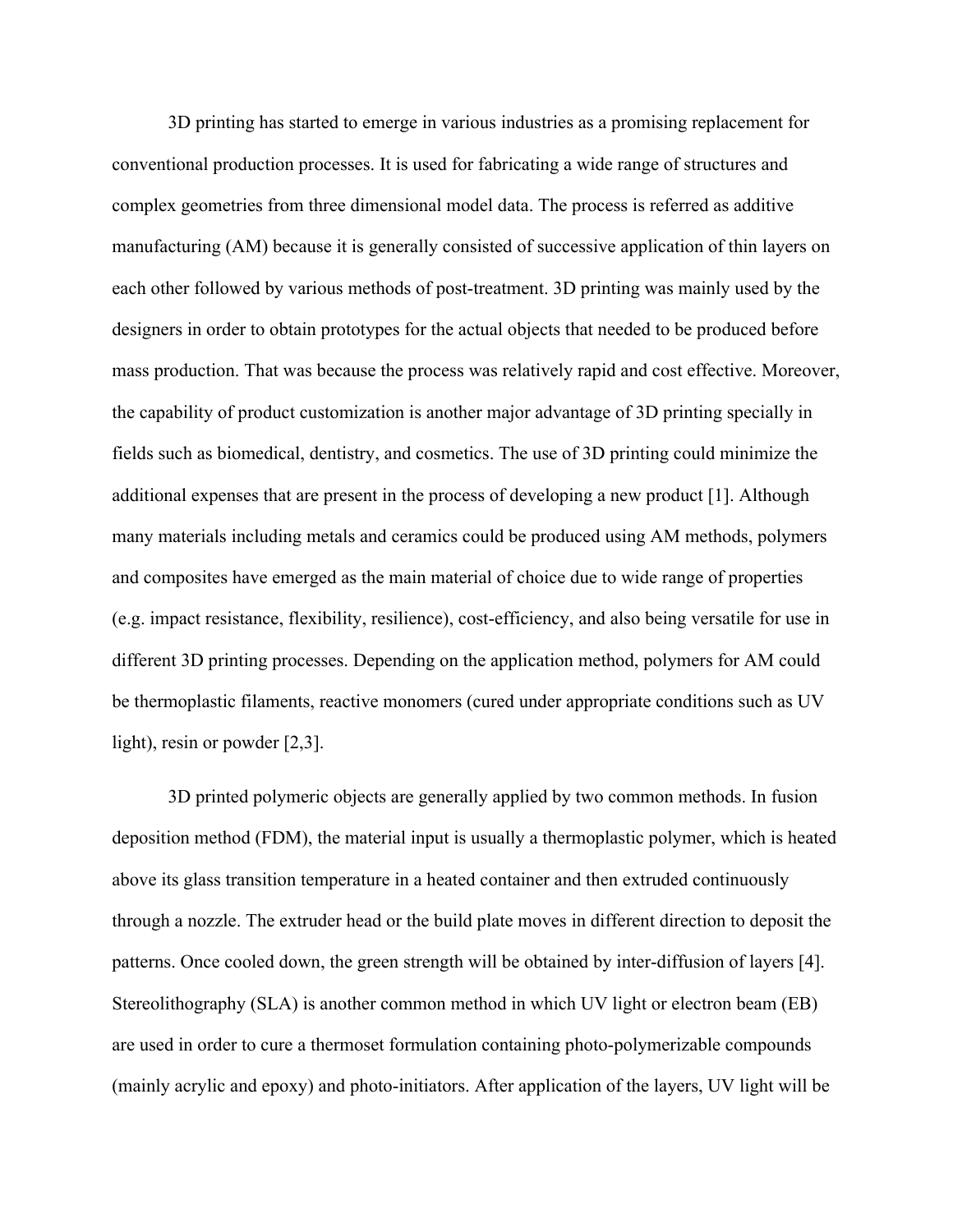exposed to the areas designated by the pattern to instantly cure them into hard structures. The unreacted materials will then be filtered out by ultrasonication or solvent immersion [5,6].

Products obtained by these methods have become a popular choice in many industries such as automotive, aerospace, sales, and medicals [7,8]. However, there are some challenges associated with AM methods in order to be able to shift from prototyping to products. For 3D printed objects using the FDM method (or other methods that use thermoplastic materials), once the layers get cooled down, the diffusion of the two layers will be limited and the extent of diffusion varies at different positions. This leads to problems such as low speed, poor adhesion, incontinency of properties, inferior toughness and low flexibility/hardness balance [9,10]. By using UV curable methods and thermosetting systems, while the rapid curing and higher strength could be achieved, the printed materials are still inferior in terms of mechanical properties and inter-layer adhesion. A post-treatment such as heating or additional UV curing may be needed for some printed parts in order to achieve the desired mechanical performance [11,12]. Recently, solutions such as incorporation of adhesion promoters and nano-fibers, chemically modification of thermoplastic copolymers, and controlling the cure extent of UV curable materials and conducting a post curing have been introduced in order to address the drawbacks of 3D printed products [13–15]. Chemical crosslinking between the layers is another interesting option that could possibly act efficiently to improve the properties. Crosslinking involves the formation of either noncovalent or covalent bonds between polymer chains [16]. However, so far the noncovalent bonding has been found to be not as effective and covalent bonding between functional groups of the layers could bring up additional challenges such as pot-life and viscosity build up [17,18]. Our research group has recently come up with a series of highly functional low viscosity materials that could potentially have multiple functionalities which some could be instantly cured using UV radiation and others could be cured using a suitable crosslinker at ambient conditions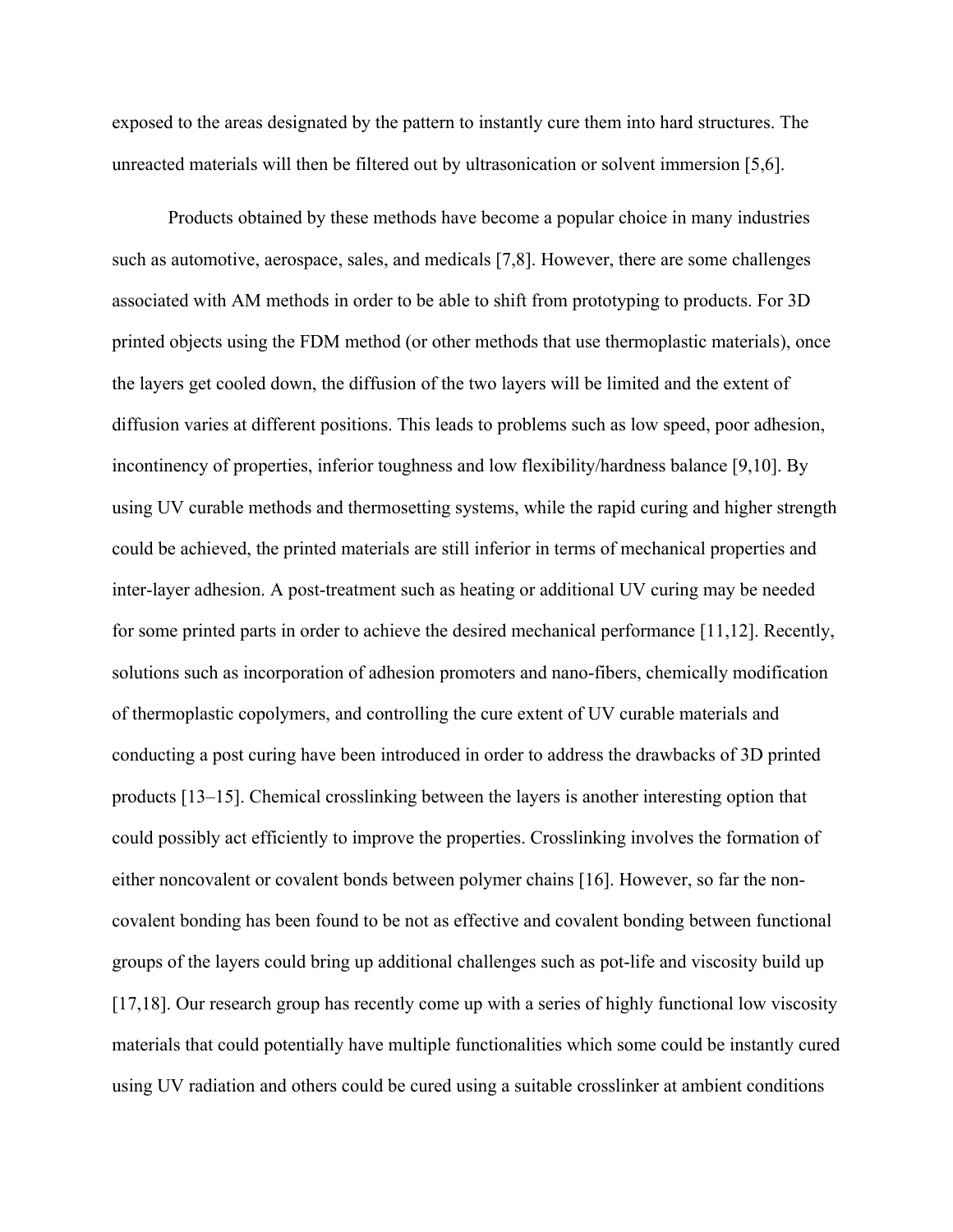[19,20]. Moreover, usage of photo-latent catalysts for curing of isocyanates and hydroxyls, curing of silanes, and acetoacetate/acrylate crosslinking have been well established over the past few years  $[21-23]$ .

In this work, series of UV-curing formulations with multiple functionalities in their structure has been developed. Presence of these functionalities enables the material to have a dual curing mechanism. By leveraging the advantage of UV/EB curing technology and photoblocked catalysts, rapid strength build-up (green strength) could be achieved after application of coating layer and exposing it to UV light. In addition to this, photo-latent catalyst present in the system, was activated and triggered the reaction between remaining functionalities of the system at ambient conditions. This secondary curing (dark cure) did not require any additional curing condition (e.g. UV, heat, moisture) and could occur after all of the 3D printing layers were applied. The scheme of the curing mechanism is presented in **Fig.1**. The properties of layers including flexibility, impact resistance, mechanical properties and pull-off adhesion were studied using various standard test methods with and without incorporation of secondary curing.



*Fig. 1: Schematic overview of curing mechanism of materials used in this study*

## **2. Materials and methods**

## **2.1 Materials and oligomers**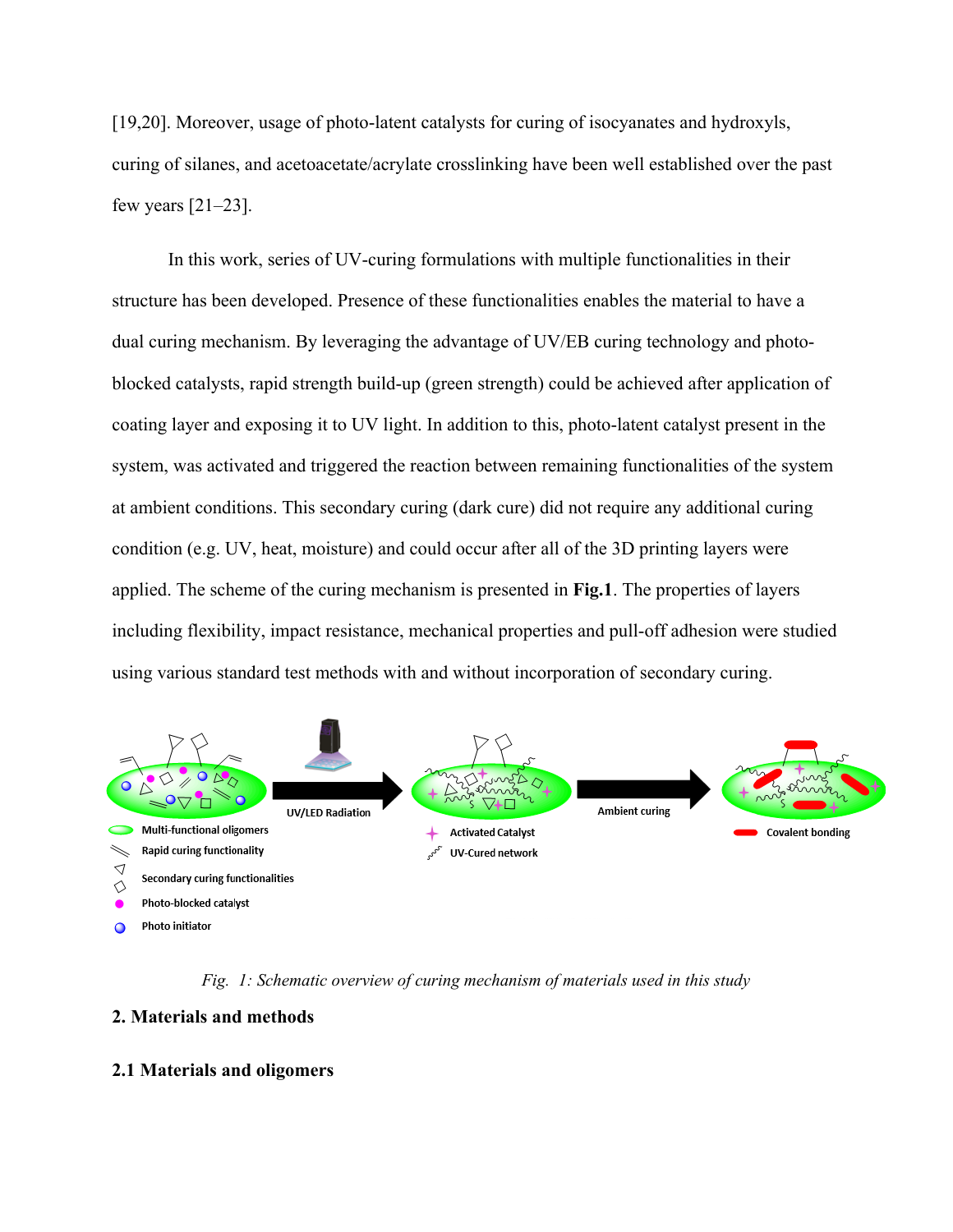Cold rolled steel panels with iron phosphate pretreatment with dimensions of  $3'' \times 6''$  were supplied by Q-panel. It was used as the substrate by which high adhesion could be obtained after application of materials. Two series of photo base generators (PBG) were used as catalyst. 2 isopropylthioxanthone (ITX) was also used as a photo-synergist in conjunction with the photoinitiators. Ethyl alcohol, n-butanol, acetone and tetrahydrofuran (THF) were purchased from Sigma-Aldrich. Desmodur N 3390A and Joncryl 924 were also received from Covestro and BASF, respectively and used as components of NCO/OH crosslinking. Trimethylolpropane triacrylate (TMPTA) from Allnex and Evonik's Vestamin A139 were used as acrylate and amine crosslinkers. Alkoxysilanes precursors containing different backbones with varying functionality were synthesized by modification of amino silanes with organic compounds. Moreover, an acetoacetate/hydroxyl functional non-isocyanate polyurethane oligomer was synthesized according to the chemistry described in earlier studies. Due to the ongoing intellectual propertyrelated reasons, their detailed structure and characterization are not presented here.

#### **2.2 Formulation and application of materials**

In order to demonstrate the effect of additional crosslinking mechanism on properties of the films, three different chemistries were prepared as shown in **Fig. 2**. For chemistry 1, an acetoacetate functional material was mixed with TMPTA in the presence of 3 wt.% of PBG catalyst followed by addition of the components of isocyanate and polyols together with PBG as the photo-blocked accelerator. The mixing was done shortly before application. In chemistry 2, a similar approach to chemistry 1 was used with the difference that instead of physical mixing, the prepolymer (AA-NI-PUPO) already contained the acetoacetate and hydroxyl functionalities. Before application, the isocyanate crosslinker and PBG were added to the mixture of prepolymer and TMPTA. In chemistry 3, an organic-inorganic silane compound was mixed with PBG catalyst and acetoacetate compound. The moisture blocked amine was then added to the mixture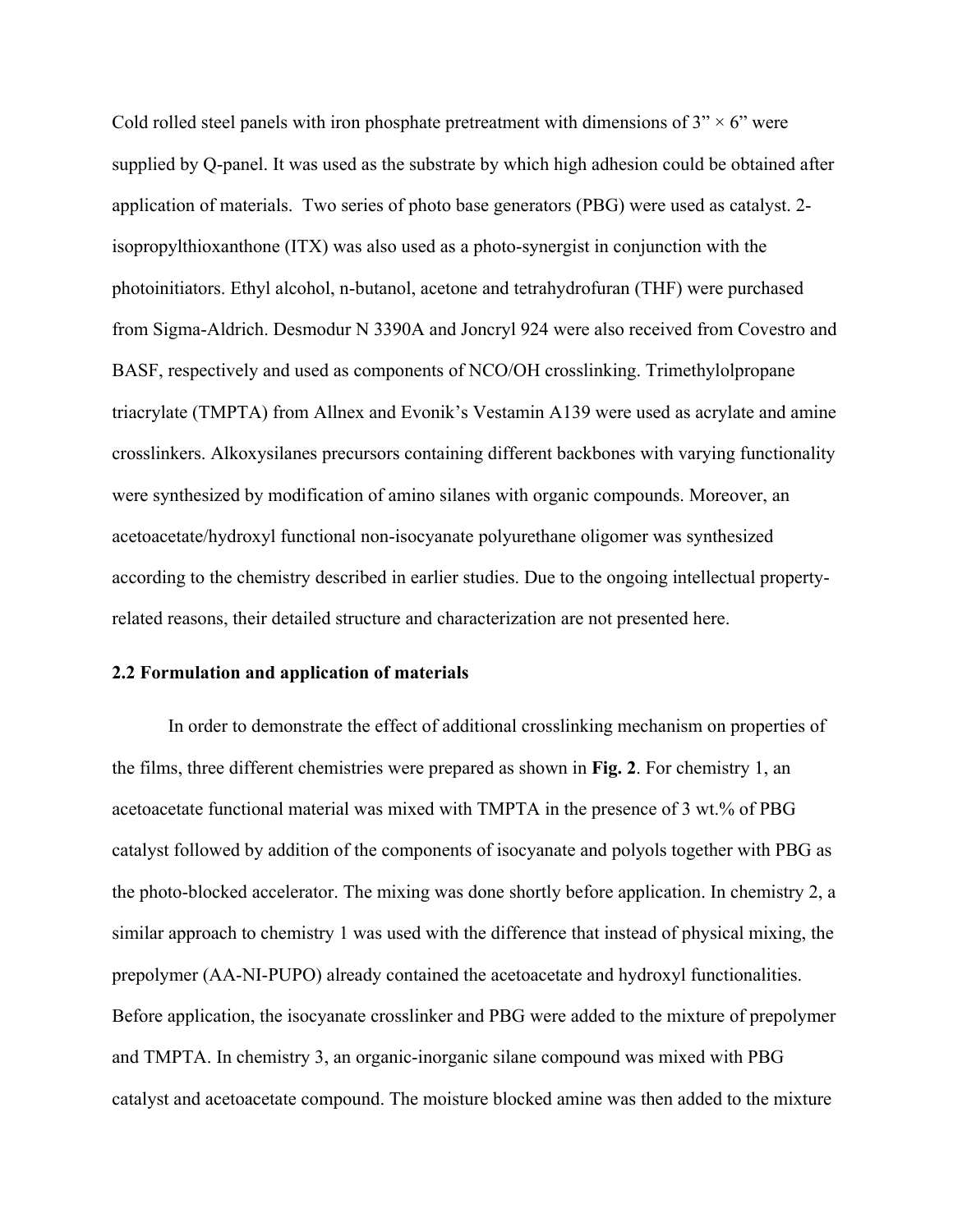before application. It should be noted that chemistries 1 and 2 are considered as a 2-component formulations while chemistry 3 could be a one component stable formulation if it is stored in dry conditions.

After preparation of the materials, three consecutive layers with a wet film with thickness of around 6 mils each were applied on CRS substrate and the films were exposed to UV radiation after applying each layer. Panels were passed 3 times under a Fusion UV system with an H-bulb (Loctite ZETA 7415) with the conveyor belt speed set to 12 feet/min and energy density of ∼0.70 J/cm2 . In order to compare the properties of dual cure systems with conventional ones, for each chemistry, two formulations were prepared. Formulation 1 consisted of only the rapid curing mechanism whereas the second formulation contained entire formulation. Samples were then kept at room temperature for 24h before testing.



*Fig. 2: Schematic overview of chemistries used in the printing material formulations*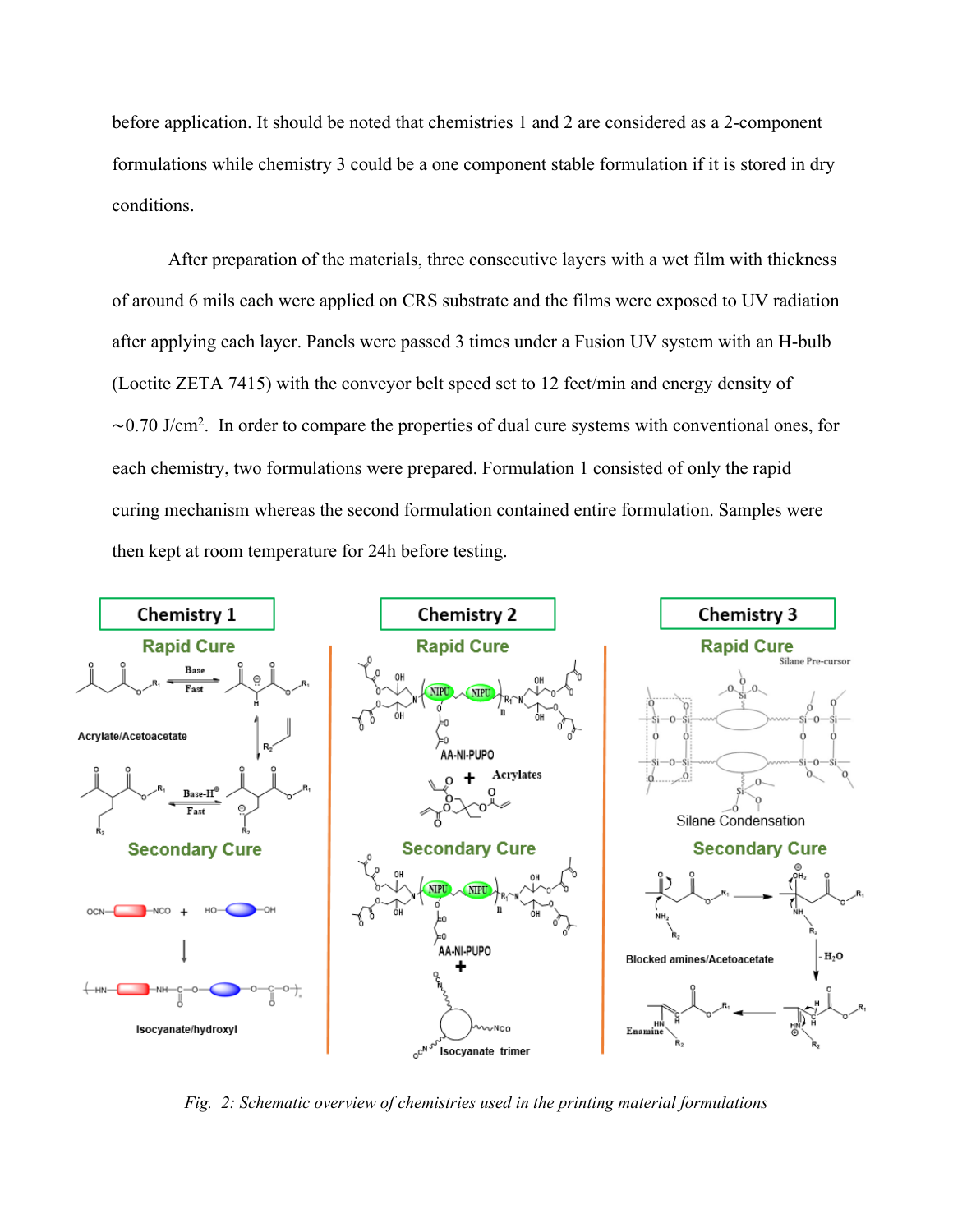#### **2.3 Test methods**

The hardness properties of the coatings were determined using pencil and König pendulum methods according to ASTM D3363 and ASTM D4366, respectively. Flexibility and load distribution property of the coatings were evaluated by conical mandrel and impact tester as per ASTM D522 and ASTM D2794, respectively. Impact resistance was measured on the impact tester with a maximum height of 40 inches and a load of 4 lb. The resistance of samples to MEK double rubs was also evaluated by ASTM D4752 method. In order to assess the adhesion of the layers, pull-off adhesion of the samples was measured according to ASTM D4541 using a DeFlesko ATA50 PosiTest kit. The force used to detach the dollies from the coated substrate was recorded in MPa. Finally, the static mechanical properties (e.g. elongation%, and tensile strength) were measured with Universal Galdabini tensile testing machine and the crosshead rate was set at 50 mm/min.

## **3. Results and discussions**

In order to obtain a proof of concept for the proposed dual-cure systems, three different chemistries using synthesized model compounds were used. Acetoacetylated compounds were synthesized by reaction of corresponding polyols with acetoacetates. For each chemistry, the rapid curing mechanisms were studied as the sole component of materials and were coded as formulation 1. By addition of the secondary cure mechanism, formulation 2 was prepared and compared to the first formulation in terms of various properties. Both formulations of each chemistry got tack-free after radiation of UV. This was a positive finding as for the second formulations, the uncured components did not show any negative impact on development of rapid green strength. Despite the properties such as hardness, and chemical resistance were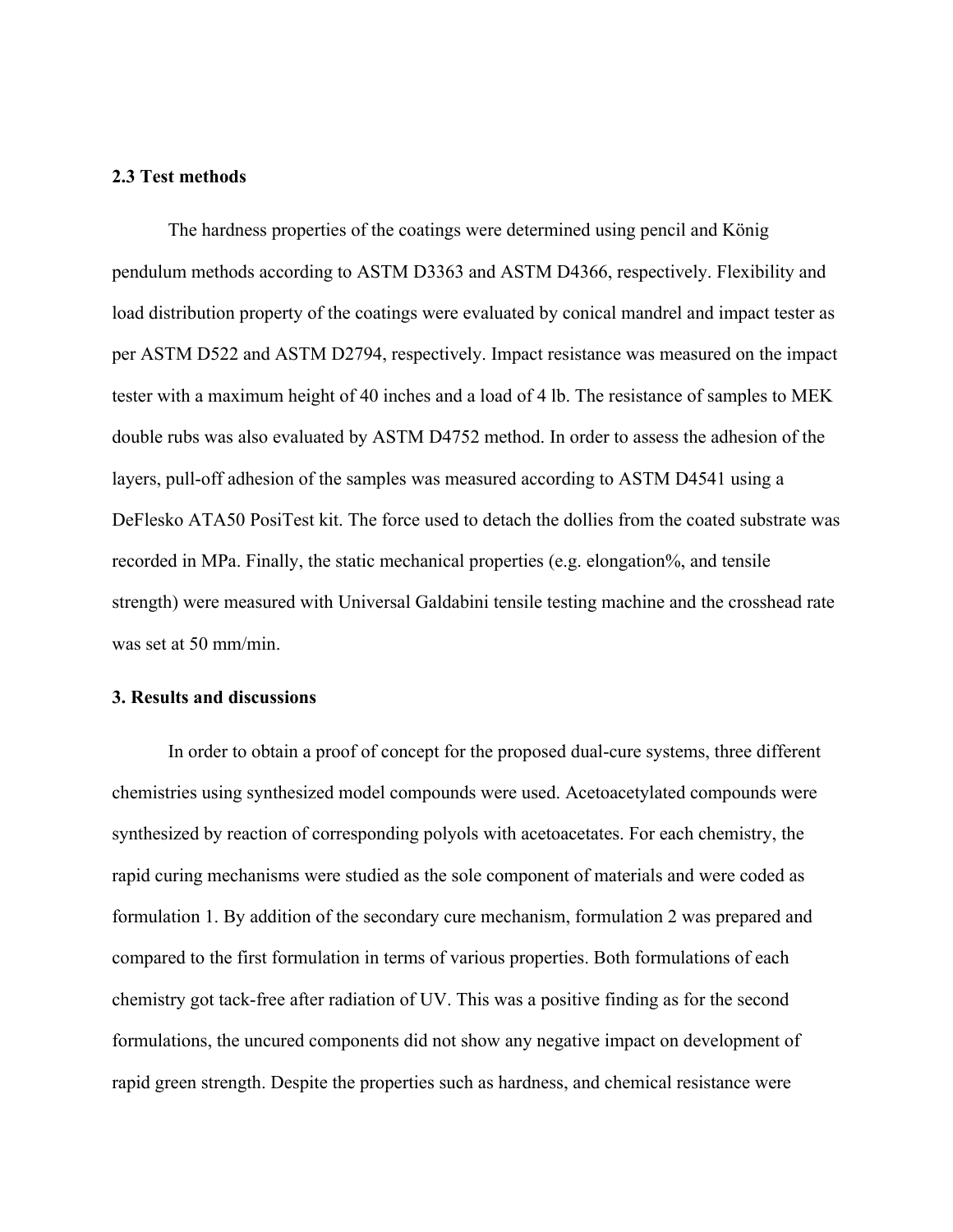initially negatively affected, but the properties started to form over the course of time. **Table 1** represents the general properties of materials coated as three consecutive layers on CRS substrate after 24h of storage at room temperature.

Generally, it was observed that addition of the secondary cure, could adjust the balance of hardness and flexibility properties of the systems. For chemistries 1 and 3, the first formulations were relatively hard as a brittle film was obtained for chemistry 1 with failure in mandrel flexibility test and had a very low impact resistance. The fact that in chemistry 3, the first formulation could pass the flexibility test might be due to the rigid structure of siloxane linkages. On the other hand, for chemistry 2, the first formulation showed a very good impact resistance and flexibility. However, it was lacking in terms of hardness and MEK double rubs (40). By addition of the second crosslinker, the hardness and MEK double-rub values increased (from 35 to 80 in mandrel and 40 to 110) while still passed flexibility and 120 in.lb of impact resistance was achieved. After application of each layer and UV irradiation, the photo base generators in the formulation will be activated. This will result into immediate crosslinking of the functionalities involved in rapid curing (i.e. click chemistry reaction of acrylates and acetoacetates and silane condensation). Moreover, the continuous reaction between the remaining functional groups will be triggered by the activated catalyst in chemistries 1 and 2, and the water generated by condensation of silanes in chemistry 3. Over the course of time, completion of the secondary curing without the need for additional UV, heat, or moisture (known as dark cure), will lead to a dense and highly inter-connected network and increased crosslinking density. This could be responsible for balanced properties and increased toughness of the materials.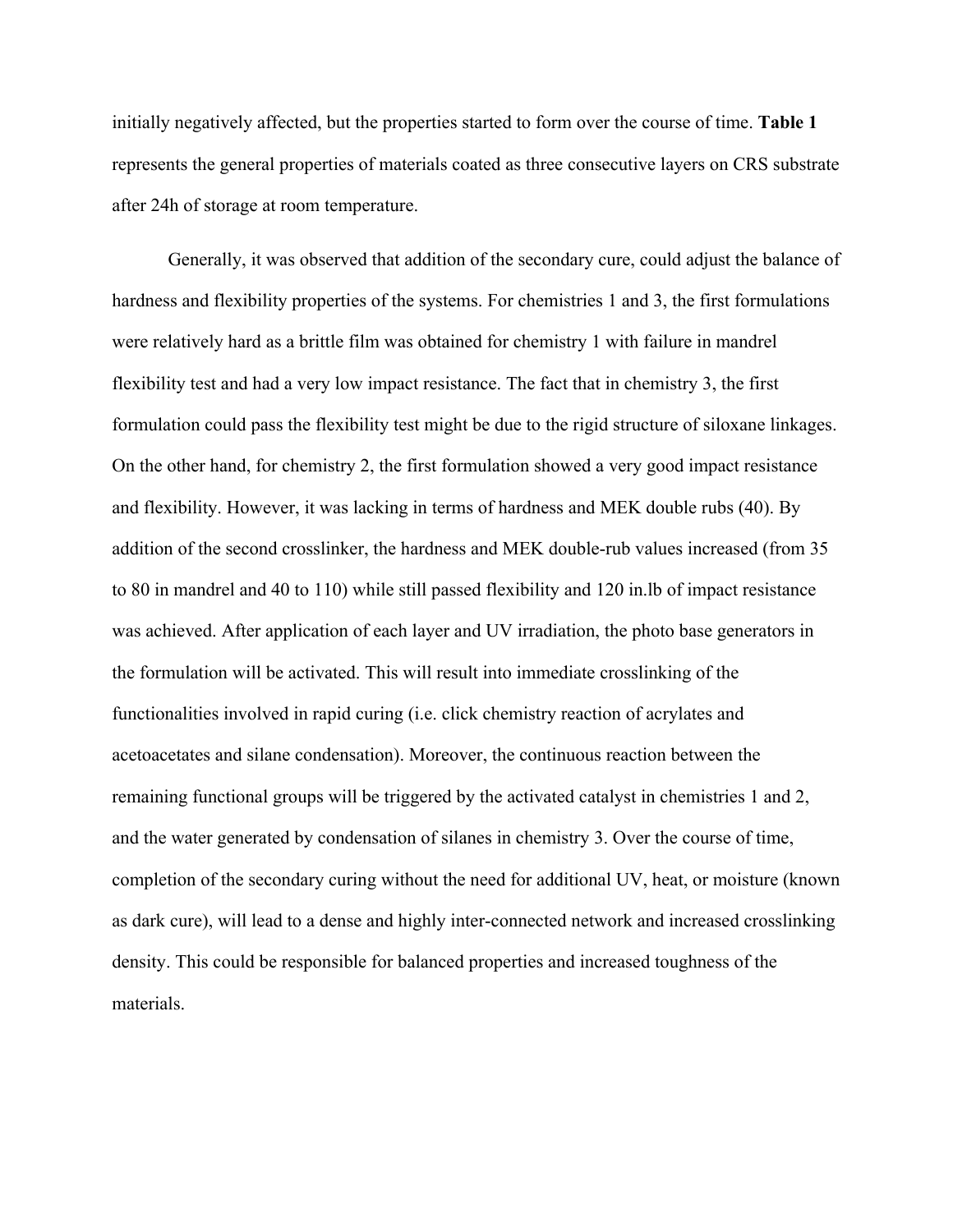|                                     | <b>Chemistry 1</b> |                              | <b>Chemistry 2</b> |                         | <b>Chemistry 3</b>             |            |
|-------------------------------------|--------------------|------------------------------|--------------------|-------------------------|--------------------------------|------------|
|                                     |                    | Formulation Formulation<br>2 | Formulation        | <b>Formulation</b><br>2 | <b>Formulation</b> Formulation | 2          |
| Pencil<br><b>Hardness</b>           | 8H                 | 6H                           | 4B                 | Η                       | 3H                             | HB         |
| Pendulum<br>hardness                | $140 \pm 10$       | $105 \pm 5$                  | $35 \pm 5$         | $80 \pm 5$              | $85 \pm 5$                     | $70 \pm 5$ |
| <b>MEK</b><br>Double-<br><b>Rub</b> | >300               | >300                         | $40 \pm 5$         | $110 \pm 5$             | >300                           | $90 \pm 5$ |
| <b>Flexibility</b><br>$(1/8$ in)    | Fail               | Pass                         | Pass               | Pass                    | Pass                           | Pass       |
| Impact<br>resistance<br>(in.lb)     | <20                | 80                           | >160               | 120                     | 60                             | >160       |

*Table 1: General properties of layers obtained from different chemistries. Formulation 1: containing only the rapid cure system, Formulation 2: Containing rapid and secondary systems*

\* Total DFT=15 mils

Another important goal of this research was to investigate the effect of addition of dark cure technology on the inter-layer adhesion of the AM materials. In order to do so, pull-off adhesion test was utilized as a tool to generate observations. Three consecutive layers of each formulation were applied on iron phosphate pretreated panels. UV radiation was done after application of each layer. This will simulate the process of AM 3D printing. After 24h of storage at room temperature (to let the dark cure to proceed), pull-off dollies were attached on the substrate according to ASTM standards and the force needed to detach them was recorded and summarized (mean value of three measurements) in **Fig. 3**.

It is evident in the figure that the bond strength values were significantly increased from formulation 1 to 2 for each chemistry. For instance, the adhesion value increased from 1.26 to 4.23 MPa (235%) for the third chemistry. It should be noted that the adhesion of a single layer of all formulations was in a similar range compared to the adhesion values of dual-curable three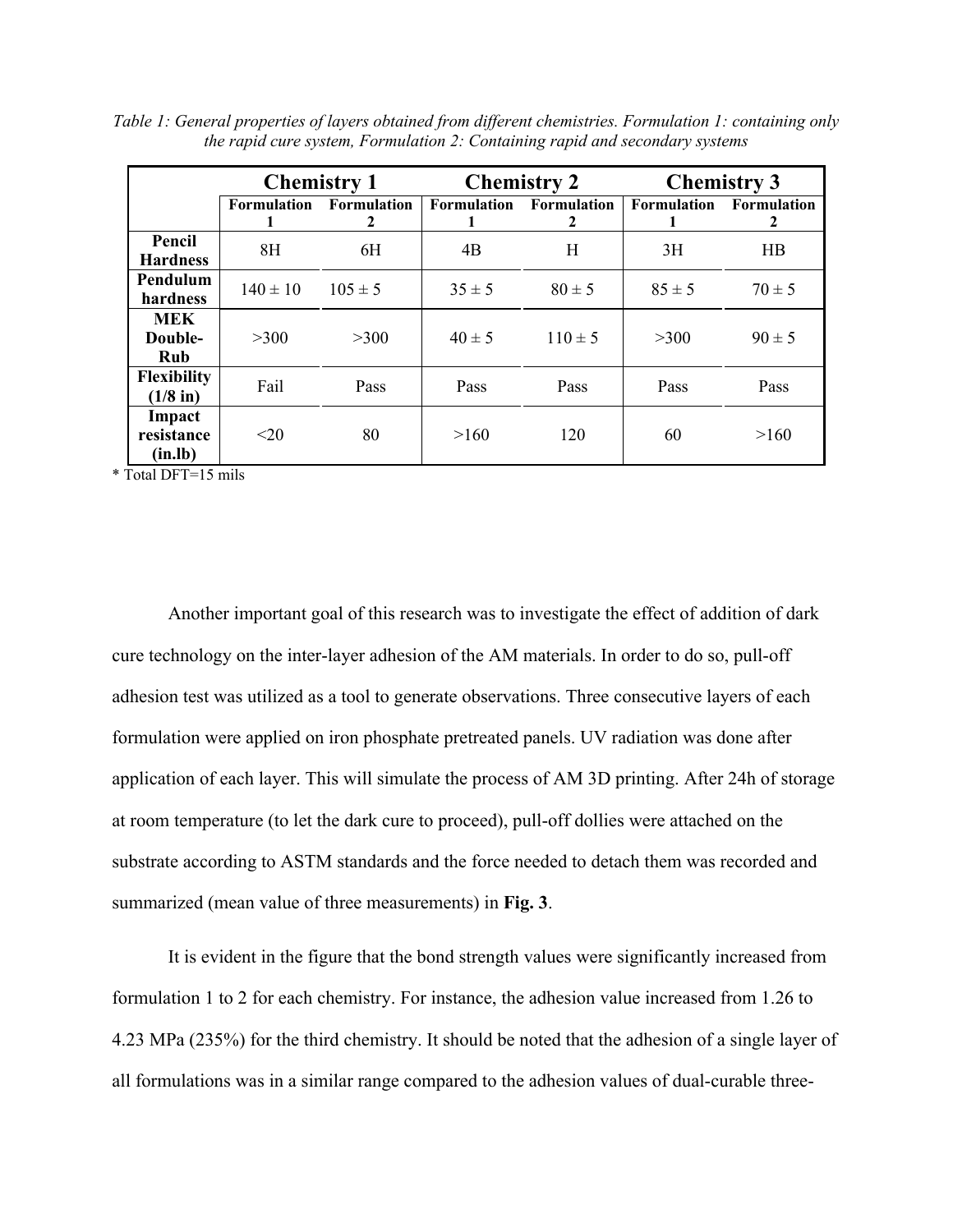layer systems (Red bars). Therefore, the lower values for adhesion of three layers could be attributed to any deficiency or lack of bondings between the layers. Higher adhesion values of chemistries 2 and 3 could also be attributed to the interaction of urethane and silane functionalities within and between the layers as well as with the CRS substrate. To better understand the effect of additional curing mechanisms on inter-layer adhesion, the digital images of detached samples were analyzed (**Fig. 4**). The type of film detachment could clearly provide an estimate of the inter-layer adhesion. Specially for the last two chemistries, the type of failure in pull-off test was a cohesive failure in first formulations. Signs of delamination of the top layers from their underneath ones clearly suggested that the bonding between the layers could resist and transfer more than a certain amount of force (values in blue bars in Fig. 3). On the other hand, the type of failure was in the form of adhesion failure for second formulations and as mentioned earlier, the values were close to that of a single layer system. This clearly shows that the inter-layer bonding caused by the dark cure, could provide enough uniformity and strength to the material in order to maintain the adhesion between the applied layers. For chemistry 1, the adhesion failure in formulation 1 could be due to brittleness of the systems rather than inter-layer adhesion.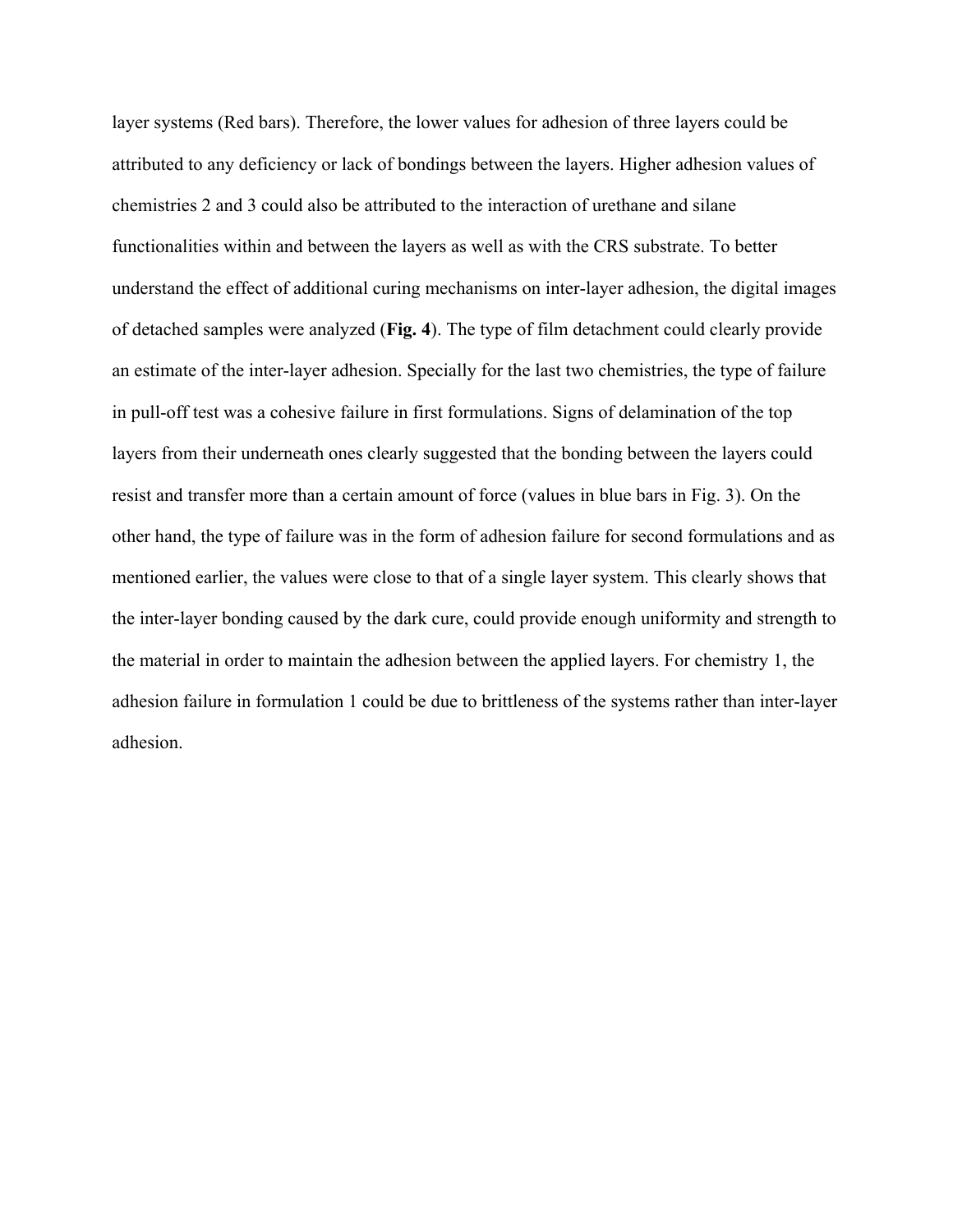

*Fig. 3: Pull-off strength of 3-layer coating samples applied layer-by -layer followed by UV radiation*



*Fig. 4: Digital images of pull-off test for 3 layer coating samples*

The mechanical properties of three-layer coating systems were also studied using the tensile testers. Free films which were obtained by AM method with total thickness of 1 mm were tested using the tensile machine and the elongation% at break and the tensile strength (maximum of load divided by the cross-section area) were summarized in **Table 2**. It should be noted that although the direction of pulling during the test was in perpendicular direction of the applied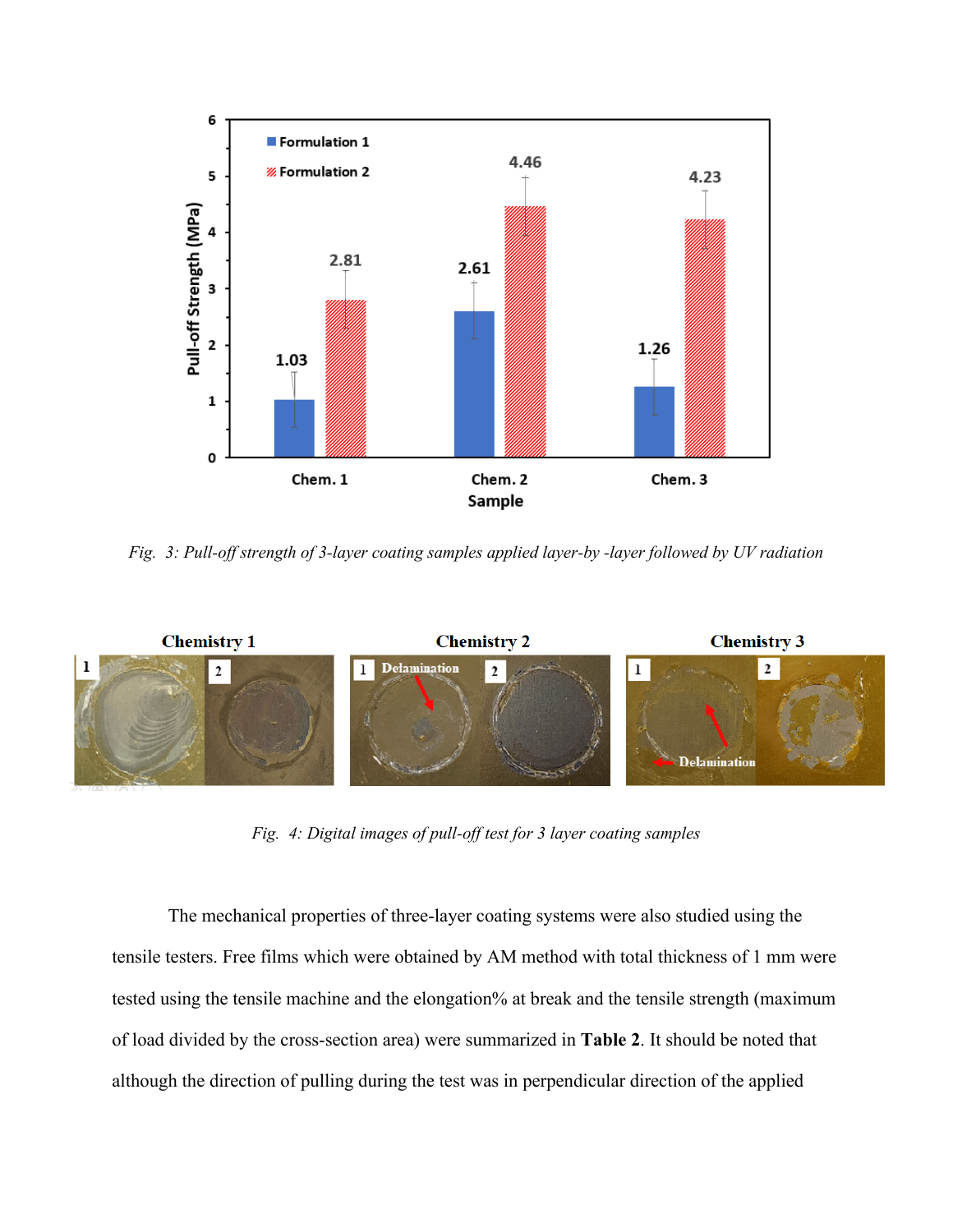layer, it could provide us with valuable information about the extent of network formation within the layers and the elasticity and toughness of the materials. For chemistry 1, due to the brittleness of the free films, no meaningful data could be generated. Results clearly showed that by incorporation of the additional crosslinking mechanism, the elongation of the free films were increased by more than double compared to the first formulations. In addition to that, the tensile strength of the samples also increased suggesting that the samples exhibited better elastic properties. In fact, the additional covalent bonding between and within the layers causes the samples to express more resistance to deformation as well as more force required to break the chains apart. This could be a great advantage for the 3D printed materials to produce products with comparable mechanical properties with respect to conventional production methods.

*Table 2: Elongation% and tensile strength value of 3-layer coating samples obtained from tensile test*

|                                     | <b>Chemistry 1</b>       |                    | <b>Chemistry 2</b> |                    | <b>Chemistry 3</b>      |      |
|-------------------------------------|--------------------------|--------------------|--------------------|--------------------|-------------------------|------|
|                                     | Formulation              | <b>Formulation</b> | Formulation        | <b>Formulation</b> | Formulation Formulation |      |
| Elongation<br>$\frac{6}{9}$         |                          | 64                 | 56                 | 114                | 42                      | 105  |
| <b>Tensile</b><br>strength<br>(MPa) | $\overline{\phantom{0}}$ | 2.64               | 0.68               | 1.35               | 1.04                    | 1.71 |

## **4. Conclusions**

A novel series of photo-latent superbase were found to efficiently cure different chemistries such as silanes, micheal addition of acetoacetates and acrylates, and typical NCO/OH (urethane) chemistry. By usage of multi-functional oligomers dual curing materials could be achieved leading to a high-performance material after exposure of the coatings to UV radiation and short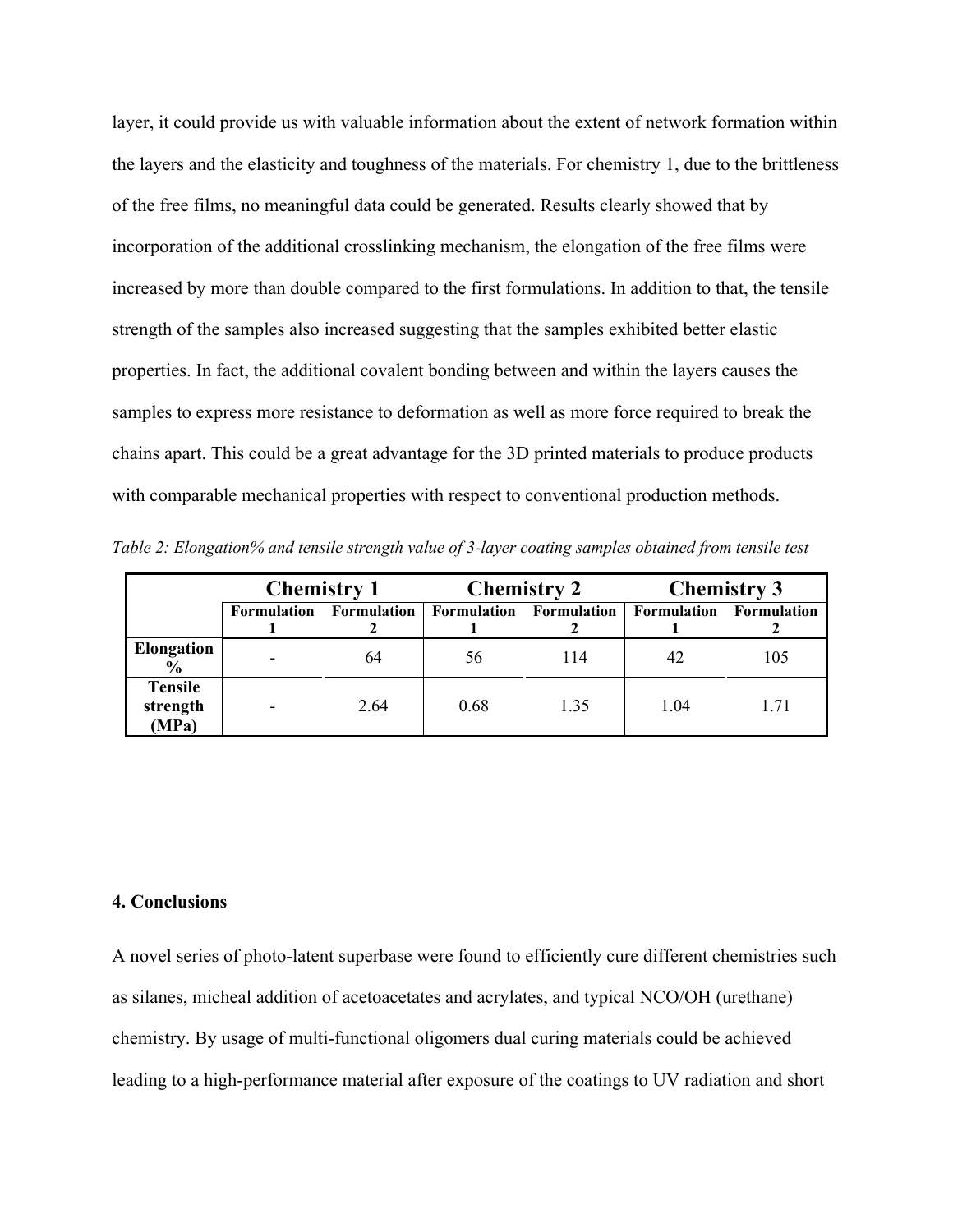storage at room temperature. Building on this technology, we aimed to develop a material suitable for additive manufacturing 3D printing as a one-component (1K) or two-component (2K) formulation. Results revealed that appropriate balance of flexibility, hardness and chemical resistance, enhanced inter-layer adhesion of materials and improved elasticity and mechanical properties could be achieved by proper design of oligomers and formulation.

# **5. Acknowledgements**

Authors would like to thank International Ultraviolet Association (IUVA) and chemical supliers

mentioned in materials section for supporting this research.

# **6. References**

- [1] T.D. Ngo, A. Kashani, G. Imbalzano, K.T.Q. Nguyen, D. Hui, Additive manufacturing (3D printing): A review of materials, methods, applications and challenges, Compos. Part B Eng. 143 (2018) 172–196. https://doi.org/10.1016/j.compositesb.2018.02.012.
- [2] X. Wang, M. Jiang, Z. Zhou, J. Gou, D. Hui, 3D printing of polymer matrix composites: A review and prospective, Compos. Part B Eng. 110 (2017) 442–458. https://doi.org/10.1016/j.compositesb.2016.11.034.
- [3] A. Takezawa, M. Kobashi, Design methodology for porous composites with tunable thermal expansion produced by multi-material topology optimization and additive manufacturing, Compos. Part B Eng. 131 (2017) 21–29. https://doi.org/10.1016/j.compositesb.2017.07.054.
- [4] N. Aliheidari, J. Christ, R. Tripuraneni, S. Nadimpalli, A. Ameli, Interlayer adhesion and fracture resistance of polymers printed through melt extrusion additive manufacturing process, Mater. Des. 156 (2018) 351–361. https://doi.org/10.1016/j.matdes.2018.07.001.
- [5] F.P.W. Melchels, J. Feijen, D.W. Grijpma, A review on stereolithography and its applications in biomedical engineering, Biomaterials. 31 (2010) 6121–6130. https://doi.org/10.1016/j.biomaterials.2010.04.050.
- [6] J.Z. Manapat, Q. Chen, P. Ye, R.C. Advincula, 3D Printing of Polymer Nanocomposites via Stereolithography, Macromol. Mater. Eng. 302 (2017) 1600553. https://doi.org/10.1002/mame.201600553.
- [7] J.W. Stansbury, M.J. Idacavage, 3D printing with polymers: Challenges among expanding options and opportunities, Dent. Mater. 32 (2016) 54–64. https://doi.org/10.1016/j.dental.2015.09.018.
- [8] P. Wu, J. Wang, X. Wang, A critical review of the use of 3-D printing in the construction industry, Autom. Constr. 68 (2016) 21–31. https://doi.org/10.1016/j.autcon.2016.04.005.
- [9] M.S. Stark, Improving and Understanding Inter-filament Bonding in 3D-printed Polymers, (n.d.) 26.